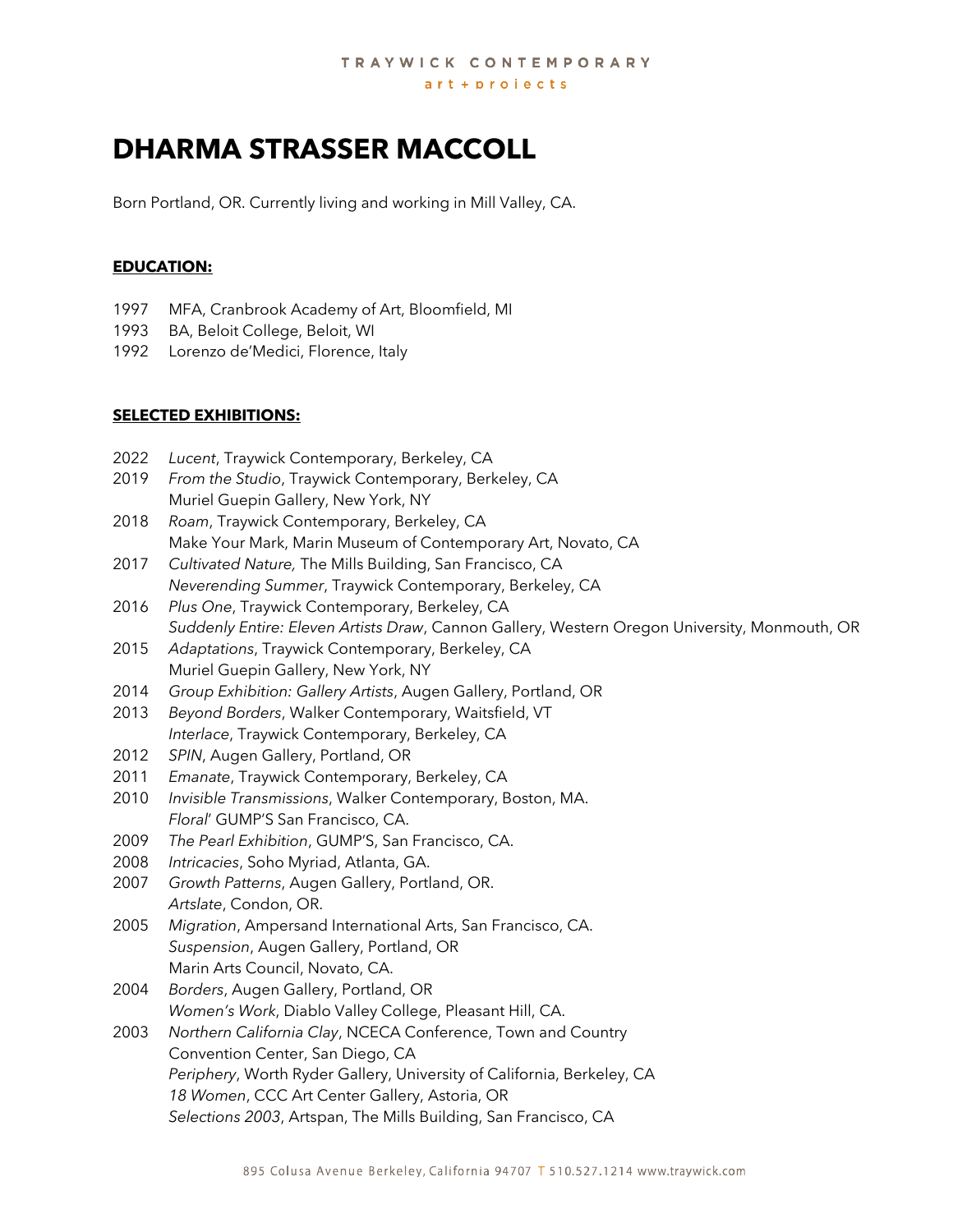# TRAYWICK CONTEMPORARY

 $art + projects$ 

### **SELECTED EXHIBITIONS, cont:**

| Containment: Recent Work by Kate Blacklock, Brad Schweiger and Dharma Strasser, University of |
|-----------------------------------------------------------------------------------------------|
|                                                                                               |
|                                                                                               |
|                                                                                               |
|                                                                                               |
|                                                                                               |
|                                                                                               |
|                                                                                               |
|                                                                                               |
|                                                                                               |
|                                                                                               |
|                                                                                               |
|                                                                                               |
|                                                                                               |
|                                                                                               |
|                                                                                               |
|                                                                                               |
|                                                                                               |
|                                                                                               |

## **PUBLIC COLLECTIONS:**

Berkeley Art Museum & Pacific Film Archive, Berkeley, CA Cleveland Clinic Foundation, Lyndhurst, OH Chevron Corporation, Richmond, CA Community Hospital Foundation of Monterey, CA Fine Arts Museum of San Francisco, CA Fidelity Investments, Boston, MA Four Seasons, Abu Dhabi Genentech, San Francisco, CA Juniper Networks, San Jose, CA Linklater, LLC, New York, NY Rosewood, Abu Dhabi University of California San Francisco Medical Center, CA

# **SELECTED PUBLICATIONS:**

- 2022 "Lucent", exhibition catalog, Edition One Books, Berkeley, CA
- 2019 "Mill Valley Artist Inspires fashion designer's collection" Marin Independent Journal, Dec 28.
- 2018 "Dharma MacColl / Studio Visit", The Studio Work, July 18.
- 2015 "Adaptations", exhibition catalog, Edition One Books, Berkeley, CA